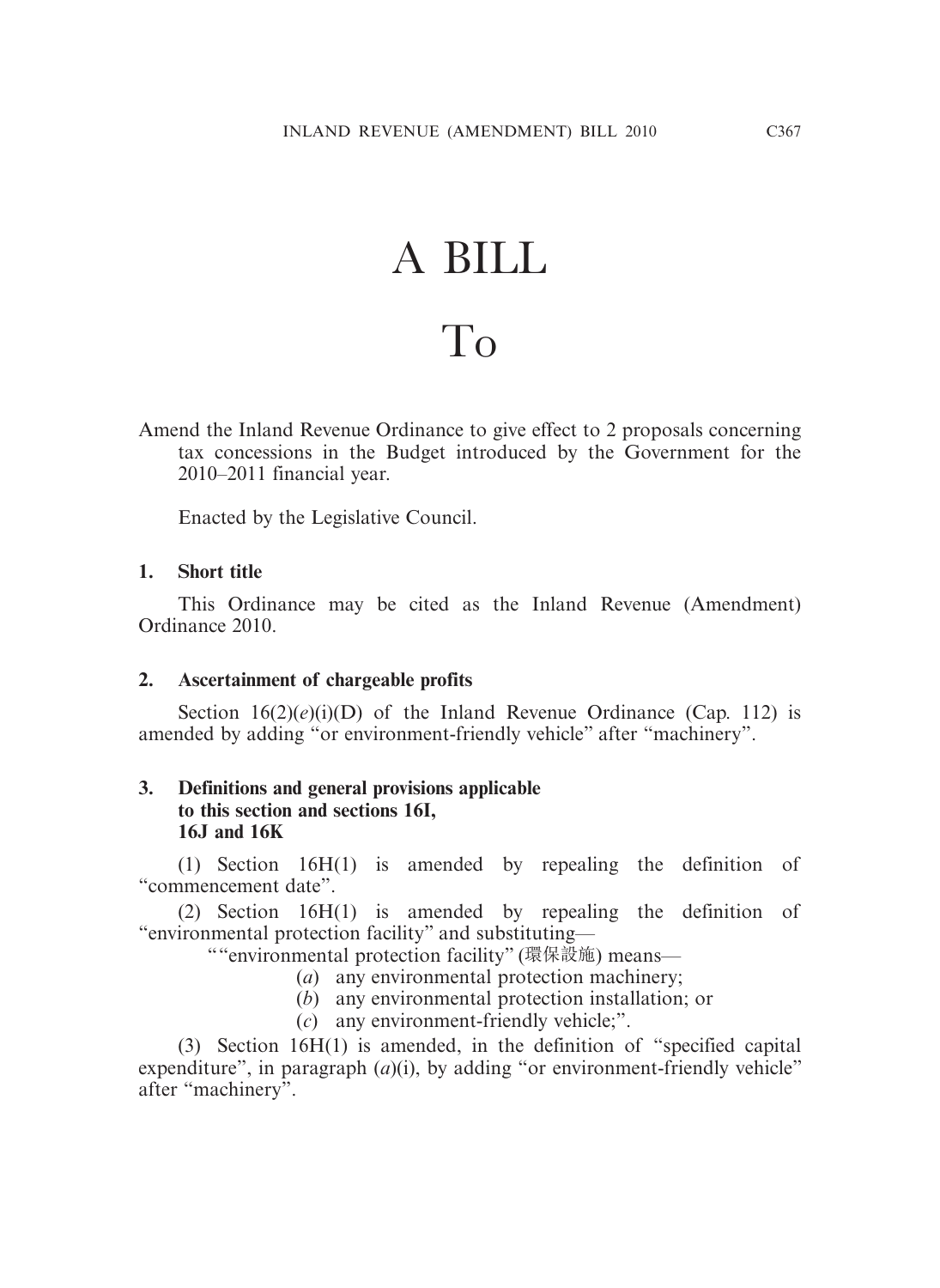(4) Section 16H(1) is amended by adding—

" "environment-friendly vehicle" (環保車輛)—

- (*a*) means any vehicle that is specified in Part 3 of Schedule 17; but
- (*b*) does not include any vehicle in which any person holds rights as a lessee under a lease;".

# **4. Deductions for specified capital expenditure incurred in relation to environmental protection facilities**

Section 16I(2) is amended by adding "or environment-friendly vehicle" after "machinery".

#### **5. Proceeds of sale of environmental protection facilities to be treated as trading receipts**

(1) Section 16J is amended by adding—

 "(2A) If any environment-friendly vehicle in respect of which a deduction has been allowed under section 16I in ascertaining the profits from a trade, profession or business is sold before the cessation of the trade, profession or business, the relevant proceeds of sale, to the extent that they are not chargeable to tax under any other section of this Part and do not exceed the amount of the deduction, are to be treated as trading receipts of the trade, profession or business, arising in or derived from Hong Kong and accruing at the time of the sale.".

 (2) Section 16J(4) is amended by adding ", (2A)" after "subsection (2)" where it twice appears.

 (3) Section 16J(5) is amended by repealing everything after "and (3)," and substituting—

"if any environmental protection machinery or environmental protection installation in respect of which a deduction has been allowed to a person under section 16I in ascertaining the profits from a trade, profession or business is subsequently destroyed—

- (*a*) the machinery or installation is deemed to have been sold immediately before the destruction; and
- (*b*) any insurance money, other compensation of any description and any money derived from the remains of the machinery or installation that are received by the person in respect of the destruction are to be treated as the proceeds of that sale.".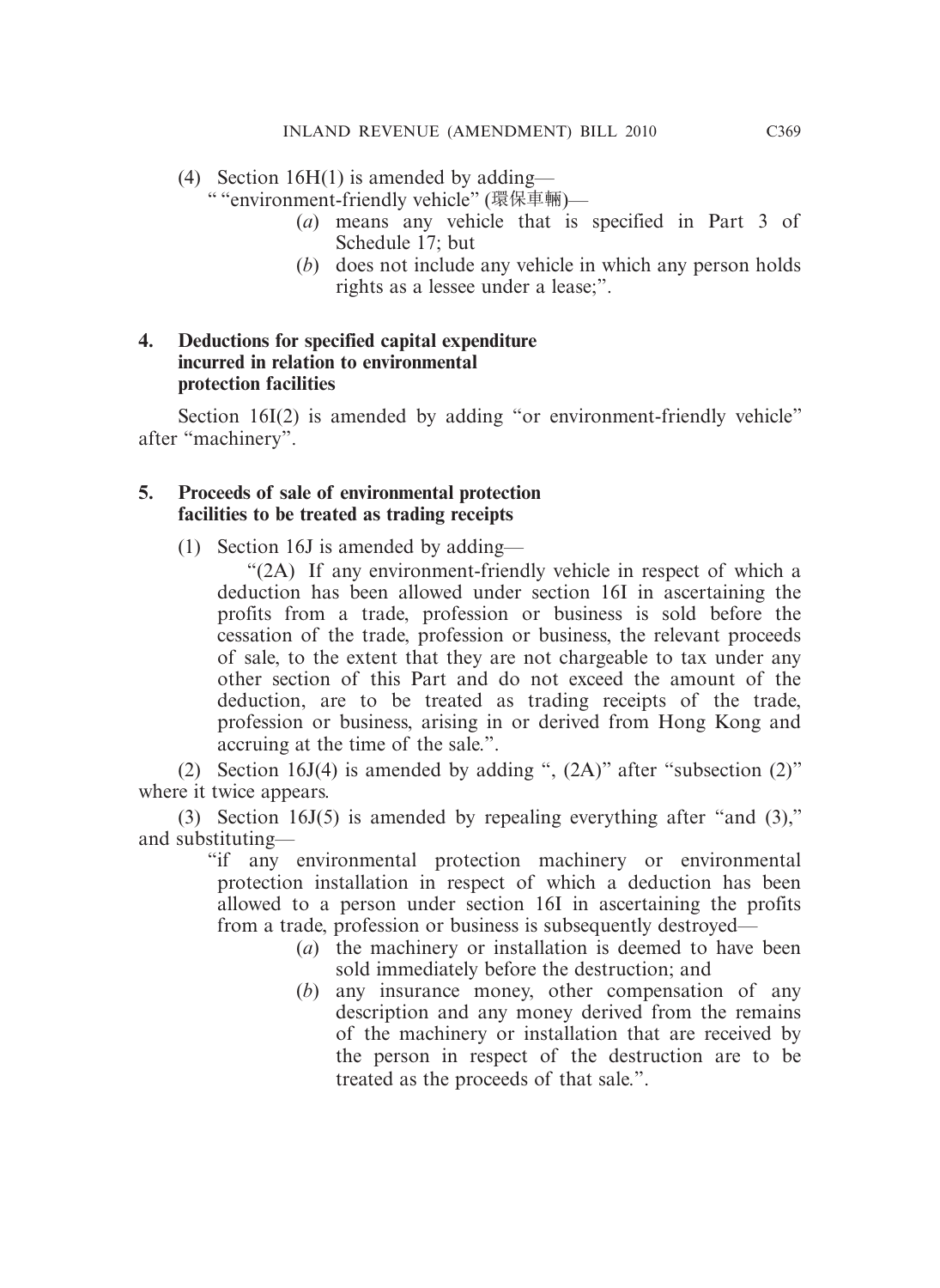(4) Section 16J is amended by adding—

 "(5A) For the purposes of subsection (2A), if an environmentfriendly vehicle in respect of which a deduction has been allowed to a person under section 16I in ascertaining the profits from a trade, profession or business is destroyed or stolen before the cessation of the trade, profession or business—

- (*a*) the vehicle is deemed to have been sold immediately before it was destroyed or stolen; and
- (*b*) any insurance money, other compensation of any description and any money derived from the remains of the vehicle that are received by the person in respect of the destruction or theft are to be treated as the proceeds of that sale.

 (5B) For the purposes of subsection (2A), if an environmentfriendly vehicle in respect of which a deduction has been allowed to a person under section 16I in ascertaining the profits from a trade, profession or business has not been sold, destroyed or stolen before the cessation of the trade, profession or business—

- (*a*) the vehicle is deemed to have been sold immediately before the cessation; and
- (*b*) the person is deemed to have received immediately before the cessation the proceeds of that sale.

 (5C) The amount of proceeds of sale deemed to have been received under subsection (5B)(*b*) is such amount as the Commissioner may consider the vehicle would have realized had it been sold in the open market at the time of cessation.

 (5D) If the environment-friendly vehicle referred to in subsection (5B) is sold, destroyed or stolen on, or within 12 months after, the cessation of the trade, profession or business, the person may claim an adjustment to the amount deemed to have been received under subsection (5C).

 (5E) Despite section 70, an assessor may make any necessary correction to any assessment due to an adjustment under subsection  $(5D)$ .".

#### **6. Environmental protection facilities owned as at commencement date**

 (1) Section 16K(1) is amended by repealing everything after "environmental protection machinery" and substituting "or any vehicle that is an environment-friendly vehicle, that person is, for the purposes of section 16I, deemed to have incurred, on the commencement date, specified capital expenditure in relation to that machinery, plant or vehicle.".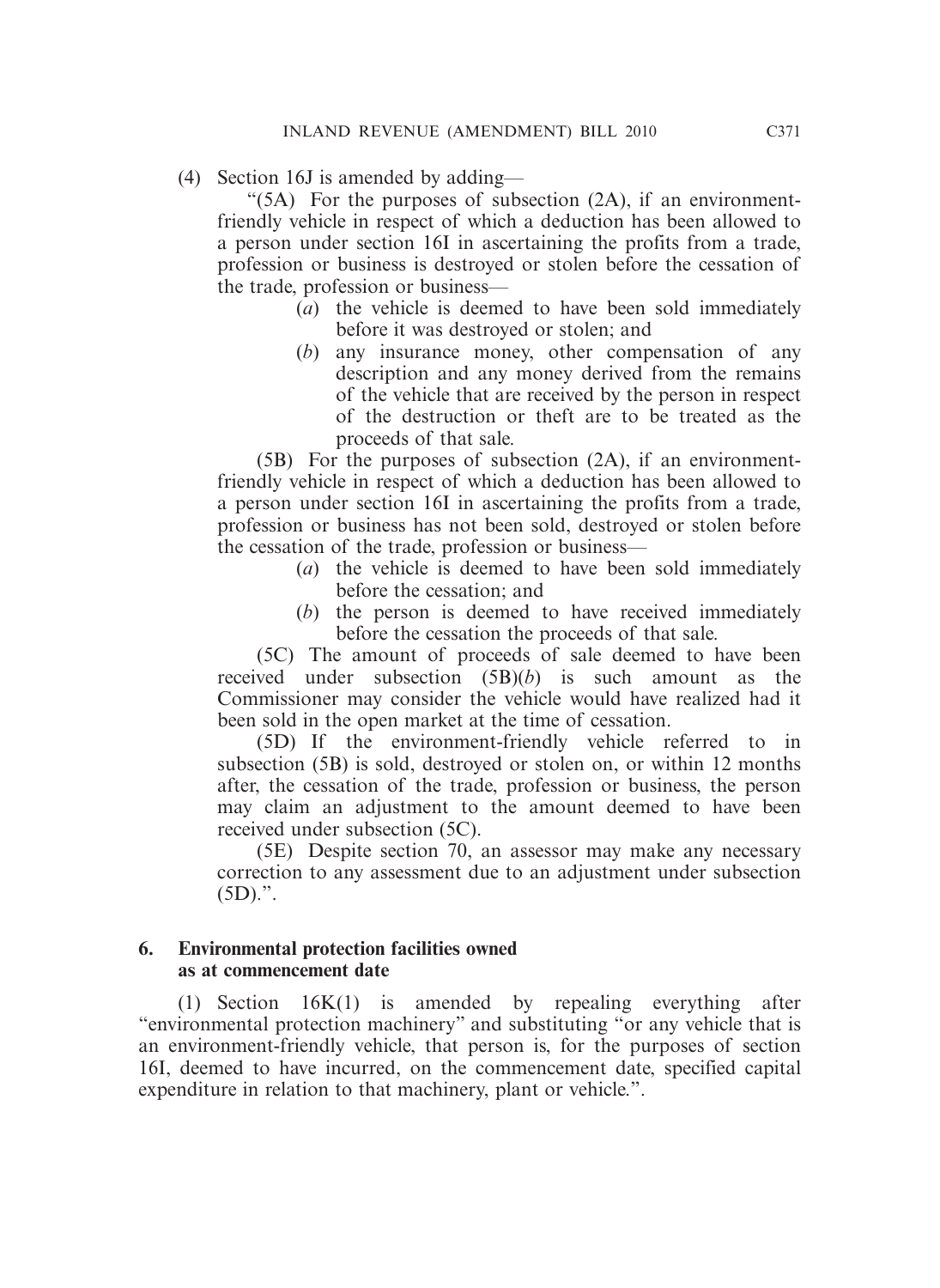(2) Section 16K(3) is amended by repealing "or plant" where it twice appears and substituting ", plant or vehicle".

 (3) Section 16K(3)(*b*) is amended by repealing "37A(3)" and substituting " $37A(2)$ ".

(4) Section 16K is amended by adding—

- "(9) In this section, "commencement date" (生效日期)—
	- (*a*) in relation to any machinery, plant, building or structure, means 27 June 2008;
	- (*b*) in relation to any vehicle, means the date on which the Inland Revenue (Amendment) Ordinance 2010 ( of 2010) came into operation.".

# **7. Section 92 added**

The following is added—

# "**92. Reduction of taxes for year of assessment 2009/10**

 Schedule 20 contains provisions relating to the reduction of salaries tax and tax under personal assessment for the year of assessment commencing on 1 April 2009.".

# **8. Environmental protection facilities**

Schedule 17 is amended by adding—

# "PART 3

# Environment-friendly Vehicles

1. Any vehicle qualified for remission of first registration tax (as defined by section 2(1) of the Motor Vehicles (First Registration Tax) Ordinance (Cap. 330)) under the following schemes administered by the Environmental Protection Department—

- (*a*) the Tax Incentives Scheme for Environment-friendly Commercial Vehicles;
- (*b*) the Tax Incentives Scheme for Environment-friendly Petrol Private Cars.

2. Any motor vehicle (as defined by section 2(1) of the Motor Vehicles (First Registration Tax) Ordinance (Cap. 330)) that is capable of drawing energy from both of the following on-vehicle sources of stored energy or power for mechanical propulsion—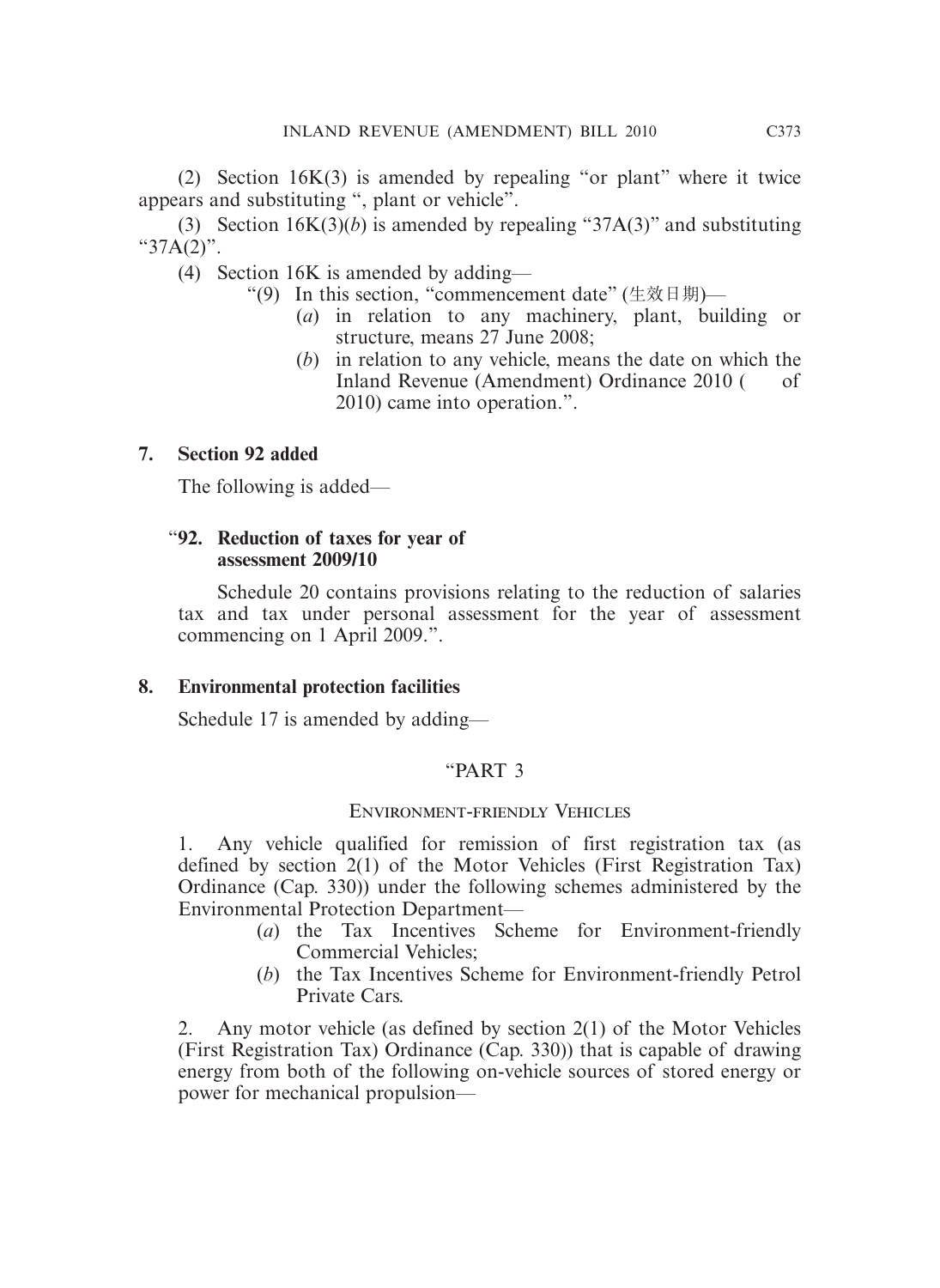- (*a*) consumable fuel;
- (*b*) battery, capacitor, flywheel, generator or other electrical energy or power storage device.

3. Any motor vehicle (as defined by section 2(1) of the Motor Vehicles (First Registration Tax) Ordinance (Cap. 330)) that is solely propelled by electric power and does not emit any exhaust gas.".

## **9. Schedule 20 added**

The following is added—

$$
\text{``SCHEDULE 20} \quad \text{[s. 92]}
$$

Reduction of Taxes for Year of Assessment 2009/10

## 1. **Salaries tax**

 The amount of salaries tax charged under Part III of this Ordinance for the year of assessment commencing on 1 April 2009 is reduced by an amount equivalent to—

- (*a*) 75% of the amount of the tax as computed under section 13(1) of this Ordinance read together with section 13(2) of this Ordinance; or
- (*b*) \$6,000,

whichever is the lesser.

## 2. **Tax under personal assessment**

 (1) The amount of tax charged under Part VII of this Ordinance for the year of assessment commencing on 1 April 2009 is reduced by an amount equivalent to—

- (*a*) 75% of the amount of the tax as computed under section 43(1) of this Ordinance read together with section 43(1A) of this Ordinance; or
- (*b*) \$6,000,

whichever is the lesser.

 (2) For the purposes of section 43(2B) of this Ordinance, in ascertaining the portion of tax to be charged on each spouse in the year of assessment commencing on 1 April 2009, the amount of tax to be apportioned between the husband and wife is the amount as reduced under subsection (1).".